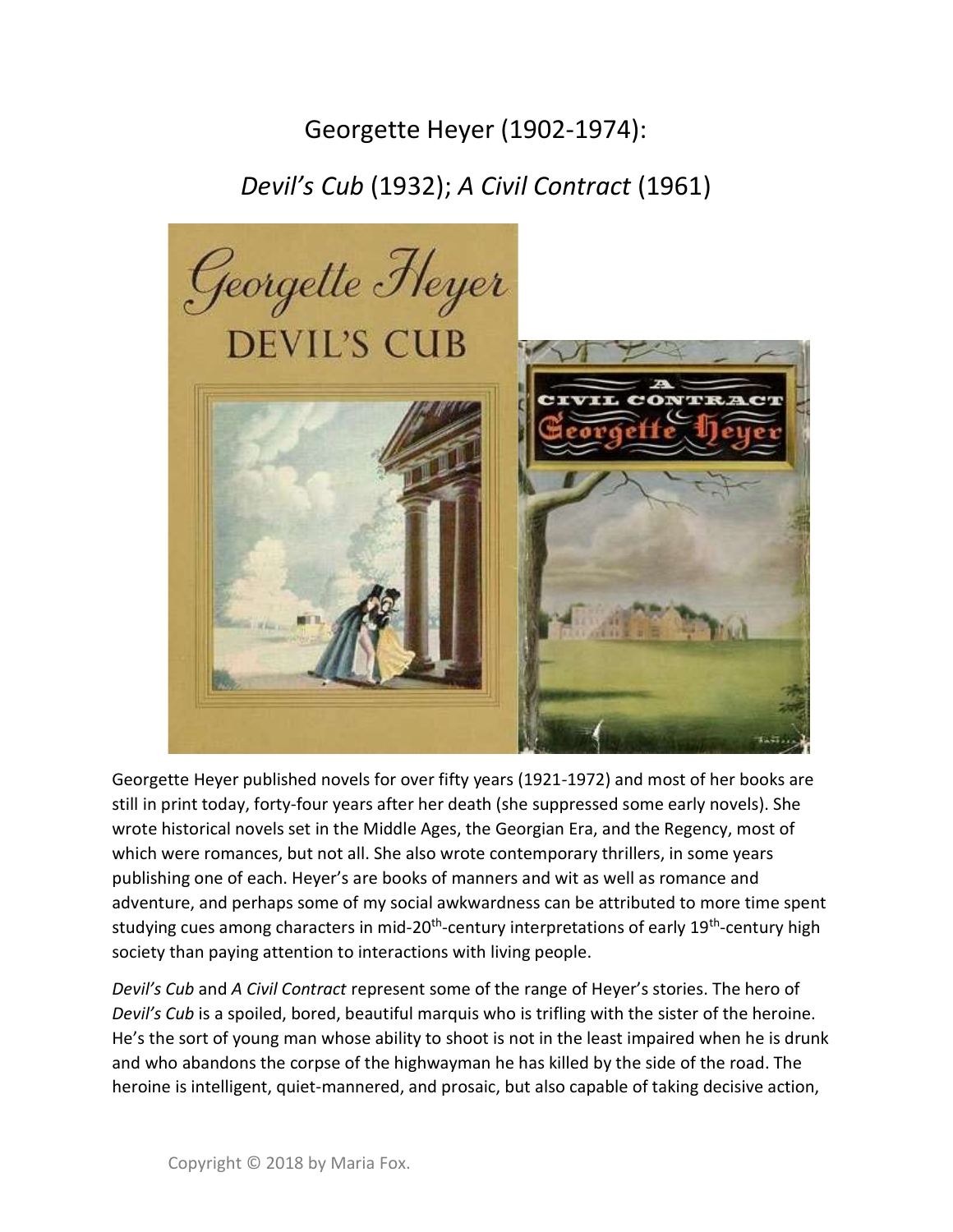as when she foils the hero's attempt to run off with her sister, and later defends her own honor with such extreme measures that she gives the hero something to think about besides his own ennui and subsequent restless recklessness.

A Civil Contract also features a nobleman hero and a bourgeois heroine, but the tone is quite different from the romp of *Devil's Cub*, which plays out in a trip across France, half of which is the heroine giving the hero the slip and the hero rampaging after. In A Civil Contract, our hero, an officer under Wellington, has been forced to leave the army and come home at his father's death. He discovers his father has ruined the family finances and he must marry money forthwith. He is responsible and sensible, but also sensitive and fastidious and in love with a society beauty who is now wholly out of his reach. Our heroine is the plain, dumpy, nononsense daughter of a fabulously wealthy businessman. She has been well-educated and is a friend of the beauty, but her father has clawed his way up from nothing and operates by heavyhanded manipulation, intimidation, and the ability to buy or pay for anything. There is a clash of personalities (between hero and father-in-law) and class and culture (between heroine and hero). The book is about the hero and heroine committing to their marriage. Their obstacles are their own emotions and crushed dreams, in addition to the well-intentioned meddling of her father.

The happy ending of both books relies on the heroine figuring out how to make herself an equal in her relationship with the hero. In *Devil's Cub*, the hero has the advantage of rank, wealth, sex, and romantic experience and general worldliness. He's also charismatic, intense, impulsive, and reckless. Because she realizes his faults as well as his strengths—something he never bothers to consider—she is able to have leverage without confrontation, since he is passionately devoted to her. Consider the following exchange. The hero wants to marry immediately. The hero's father wishes to engineer a wedding that minimizes scandal. The heroine decides the issue without her fiery-tempered fiancé [the Marquis, whom she addresses as "my lord"] and his coolly imperious father ["his grace"] engaging in their usual battle of wills (Chapter 19):

 The Marquis said impetuously: "I'll make that fellow Hammond marry us, Mary, at once."

"Very well," said Miss Challoner equably.

"You will be married," said his grace, "in Paris, at the Embassy."

"But, sir—"

"A little coffee, my lord?" said Miss Challoner.

"I never touch it. Sir—"

 "If his grace wishes you to be married at the Embassy, my lord, I won't be married anywhere else," stated Miss Challoner calmly.